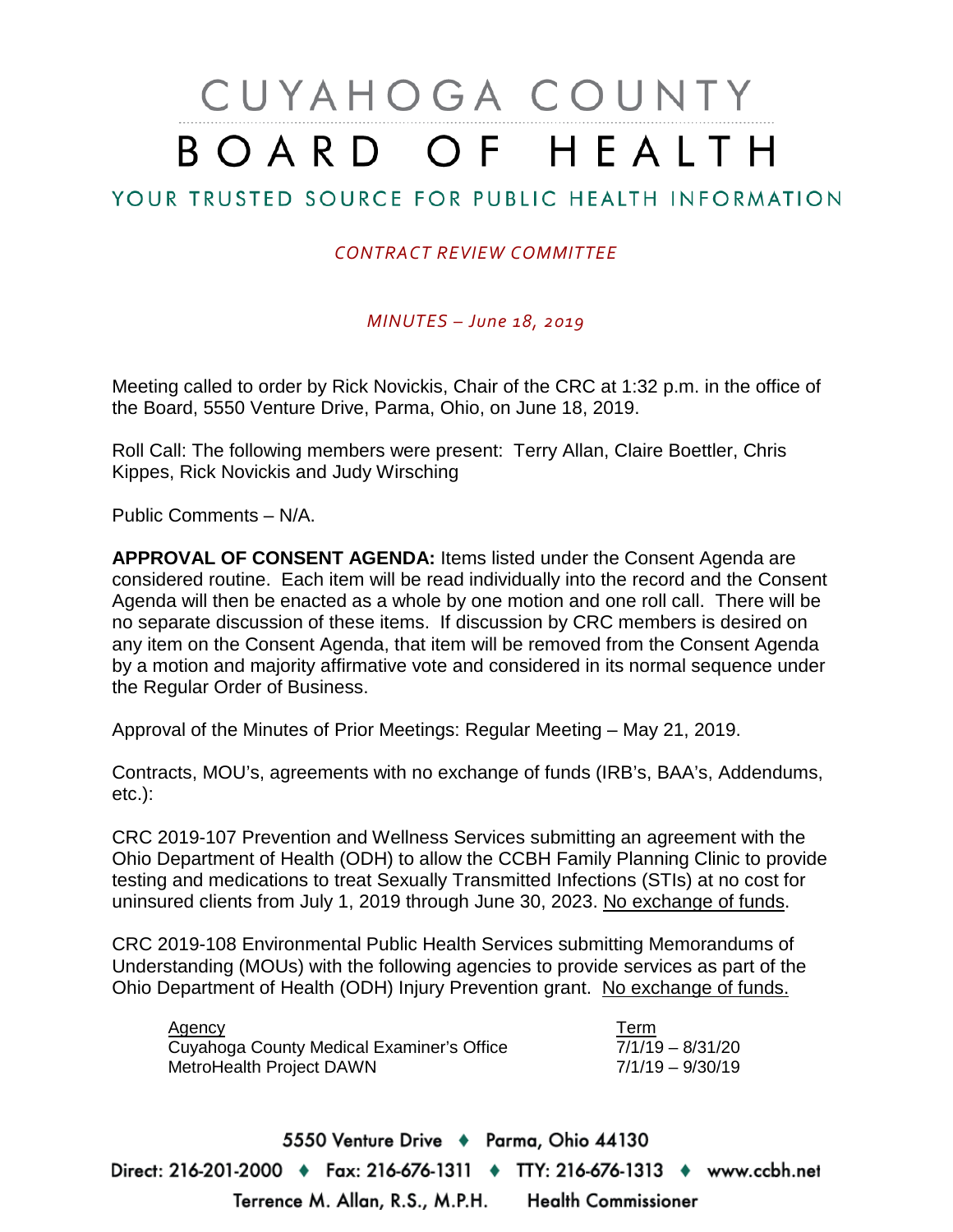| The Greater Cleveland Hospital Association         | 7/1/19 - 9/30/19   |
|----------------------------------------------------|--------------------|
| The Court of Common Pleas                          | $7/1/19 - 9/30/19$ |
| The Department of Child and Family Services (DCFS) | 7/1/19 - 9/30/19   |

CRC 2019-109 Environmental Public Health Services submitting a Participation Agreement for the Overdose Detection Mapping Application Program (ODMAP) between Washington/Baltimore High Intensity Drug Trafficking Area and the Cuyahoga County Board of Health to provide CCBH staff the technology that will allow us to access overdose data in real time. No exchange of funds.

It was moved by Claire Boettler, seconded by Chris Kippes, that the consent agenda, including the minutes of the June 4, 2019 CRC meetings be approved.

The Secretary called the roll:

Ayes: Terry Allan, Claire Boettler, Chris Kippes, Rick Novickis and Judy Wirsching

#### **CONTRACTS AND AWARDS:**

Tabled Items

It was moved by Judy Wirsching, seconded by Rick Novickis that the following items be removed from the CRC agenda due to no longer needing WPCLF program funding for completion of the projects:

CRC 2018-100 7208 Broadview Rd. Parma, Ohio 44134

CRC 2018-123 7454 Bronson Rd. Olmsted Township, Ohio 44138

The Secretary called the roll:

Ayes: Terry Allan, Claire Boettler, Chris Kippes, Rick Novickis and Judy Wirsching

It was moved by Claire Boettler, seconded by Chris Kippes that the following quote (CRC 2019-106) for 17405 S. Woodland Road, Shaker Heights, Ohio 44120 be accepted as the lowest and best, and a recommendation that a contract be awarded to C.B. Mullins Construction Co. in the amount of \$46,105.00 be submitted to the Board for approval (ref. enclosed).

The Secretary called the roll:

5550 Venture Drive + Parma, Ohio 44130 Direct: 216-201-2000 ♦ Fax: 216-676-1311 ♦ TTY: 216-676-1313 ♦ www.ccbh.net Terrence M. Allan, R.S., M.P.H. **Health Commissioner**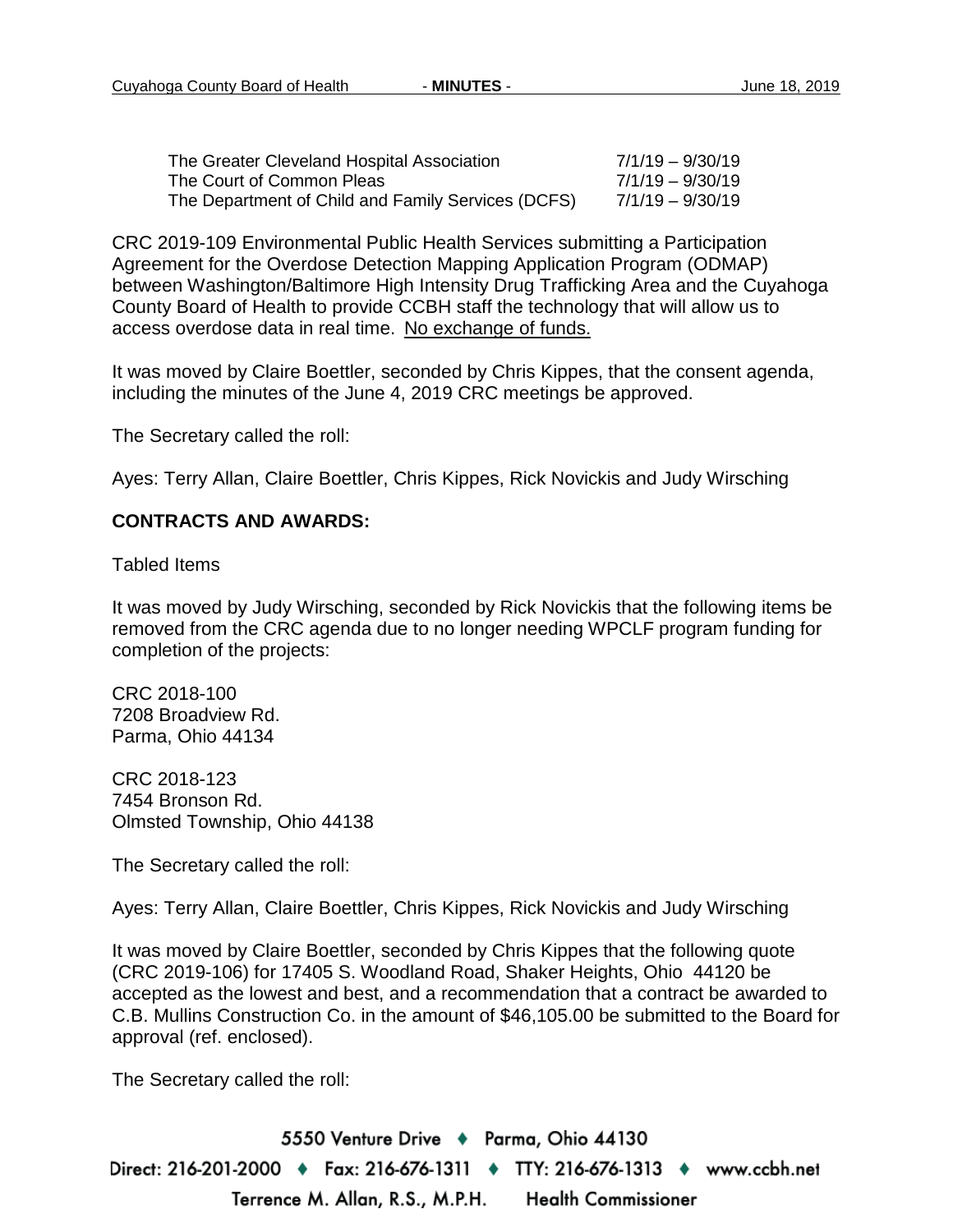Ayes: Terry Allan, Claire Boettler, Chris Kippes, Rick Novickis and Judy Wirsching

New Items For Review

Bid/Quote Openings ≥ \$25,000.00

Lead program Bid Openings presented by: Stephanie McConoughey

It was moved by Terry Allan, seconded by Judy Wirsching that the following quote (CRC 2019-110) for 1866-1868 Roxford Rd., East Cleveland, Ohio 44112 be accepted as the lowest and best, and a recommendation that a contract be awarded to C.B. Mullins Construction Co. in the amount of \$27,055.00 be submitted to the Board for approval (ref. enclosed).

The Secretary called the roll:

Ayes: Terry Allan, Claire Boettler, Chris Kippes, Rick Novickis and Judy Wirsching

Bid/Quote Openings < \$25,000.00

It was moved by Claire Boettler, seconded by Rick Novickis that the following quote (CRC 2019-111) for 11548 Lawndale, Parma Heights, Ohio 44130 be accepted as the lowest and best, and a contract be awarded to Green Home Solutions in the amount of \$2,850.00 (ref. enclosed).

The Secretary called the roll:

Ayes: Terry Allan, Claire Boettler, Chris Kippes, Rick Novickis and Judy Wirsching

Expenditures: Contracts up to \$25,000.00

It was moved by Terry Allan, seconded by Claire Boettler that the addendum (CRC 2019-112) to the contract with Green Home Solutions (CRC 2019-59) under the Lead Hazard Control grant to increase the amount to be paid to Green Home Solutions from \$4,950.00 to \$5,100.00 be approved.

Presented by: Stephanie McConoughey

Purpose: To complete additional work found during project completion.

Funding Source: 100% reimbursable through the Lead Hazard Control Program.

The Secretary called the roll:

Ayes: Terry Allan, Claire Boettler, Chris Kippes, Rick Novickis and Judy Wirsching

5550 Venture Drive + Parma, Ohio 44130

Direct: 216-201-2000 ♦ Fax: 216-676-1311 ♦ TTY: 216-676-1313 ♦ www.ccbh.net Terrence M. Allan, R.S., M.P.H. **Health Commissioner**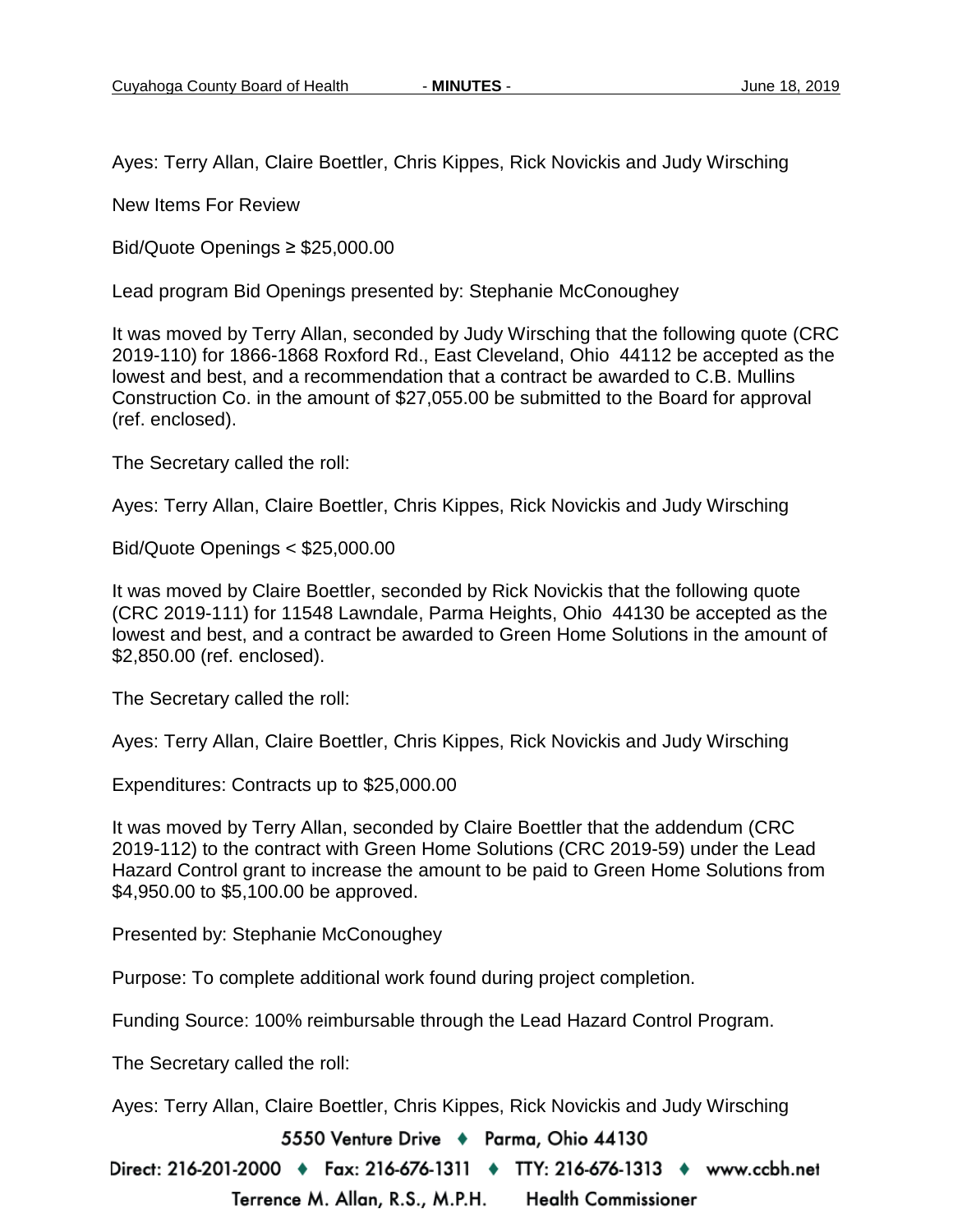It was moved by Claire Boettler, seconded by Chris Kippes that the addendum (CRC 2019-113) to the contract with Green Home Solutions (CRC 2019-70) under the Lead Hazard Control grant to increase the amount to be paid to Green Home Solutions from \$11,900.00 to \$12,150.00 be approved.

Presented by: Stephanie McConoughey

Purpose: To complete additional work found during project completion.

Funding Source: 100% reimbursable through the Lead Hazard Control Program.

The Secretary called the roll:

Ayes: Terry Allan, Claire Boettler, Chris Kippes, Rick Novickis and Judy Wirsching

Revenue Generating Agreements up to \$25,000.00

It was moved by Terry Allan, seconded by Chris Kippes that the contract (CRC 2019- 114) with the Ohio Department of Health (ODH) Smoke-Free Workplace Program from July 1, 2019 through June 30, 2021 be approved. Amount to be received shall be at a rate of \$125.00 per completed investigation and the anticipated total amount to be received each year is not to exceed \$20,000.00.

Presented by: Matt Johnson

Purpose: In accordance with ORC 3794 and OAC 3701-52, the Director of Health has designated CCBH as the agency for investigation of smoke-free workplace complaints for its geographical jurisdiction under Ohio law.

The Secretary called the roll:

Ayes: Terry Allan, Claire Boettler, Chris Kippes, Rick Novickis and Judy Wirsching

Contract Rescissions

None

Other Business

None

Public Comment – N/A.

Thereupon, it was moved by Chris Kippes, seconded by Judy Wirsching, that the

5550 Venture Drive + Parma, Ohio 44130

Direct: 216-201-2000 ♦ Fax: 216-676-1311 ♦ TTY: 216-676-1313 ♦ www.ccbh.net Terrence M. Allan, R.S., M.P.H. **Health Commissioner**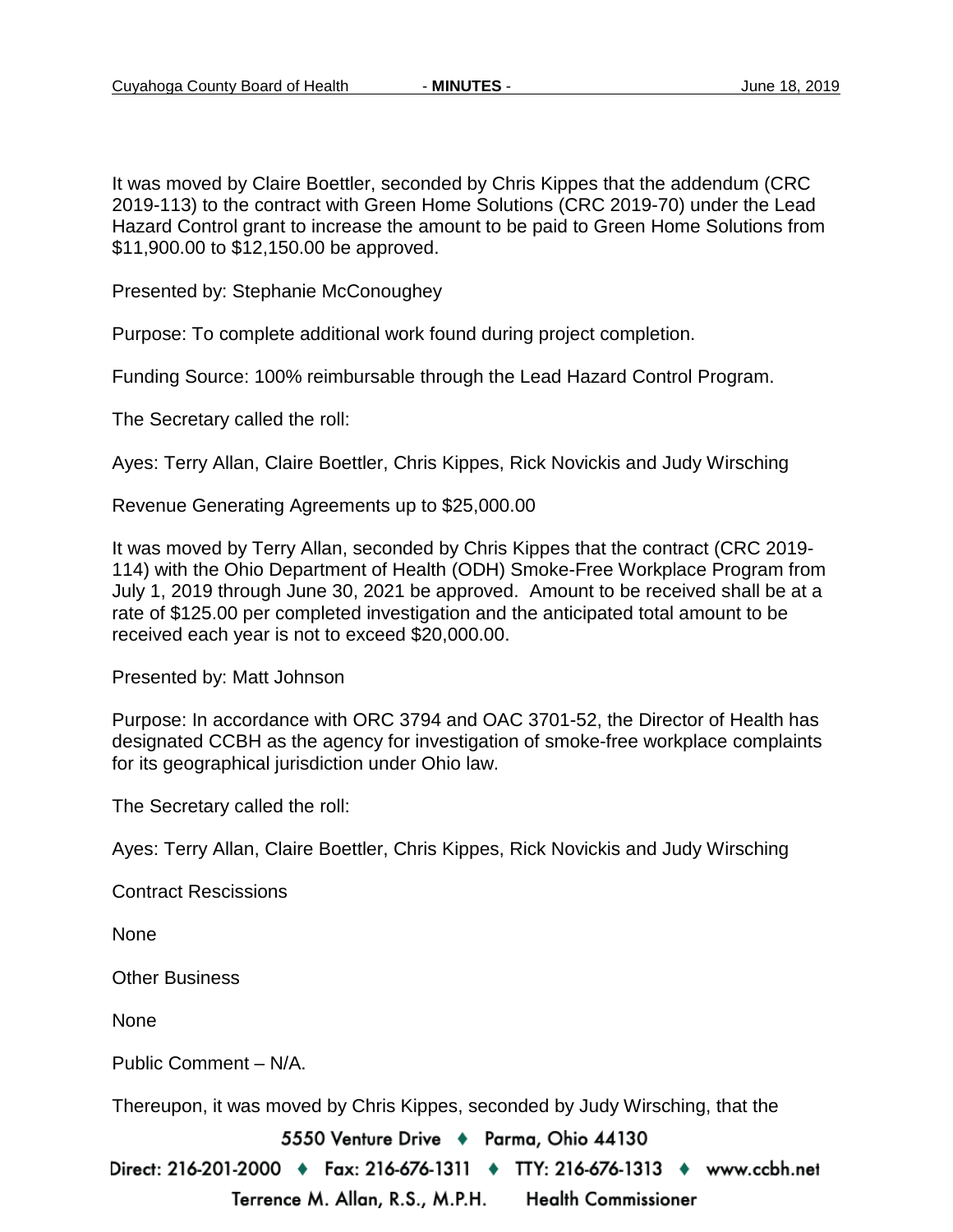following Motion be adopted:

#### BE IT RESOLVED that the meeting be adjourned at 1:56 p.m.

The Secretary called the roll:

Ayes: Terry Allan, Claire Boettler, Chris Kippes, Rick Novickis and Judy Wirsching

PMAK

Committee Chair

Clerk

5550 Venture Drive + Parma, Ohio 44130 Direct: 216-201-2000 • Fax: 216-676-1311 • TTY: 216-676-1313 • www.ccbh.net Terrence M. Allan, R.S., M.P.H. **Health Commissioner**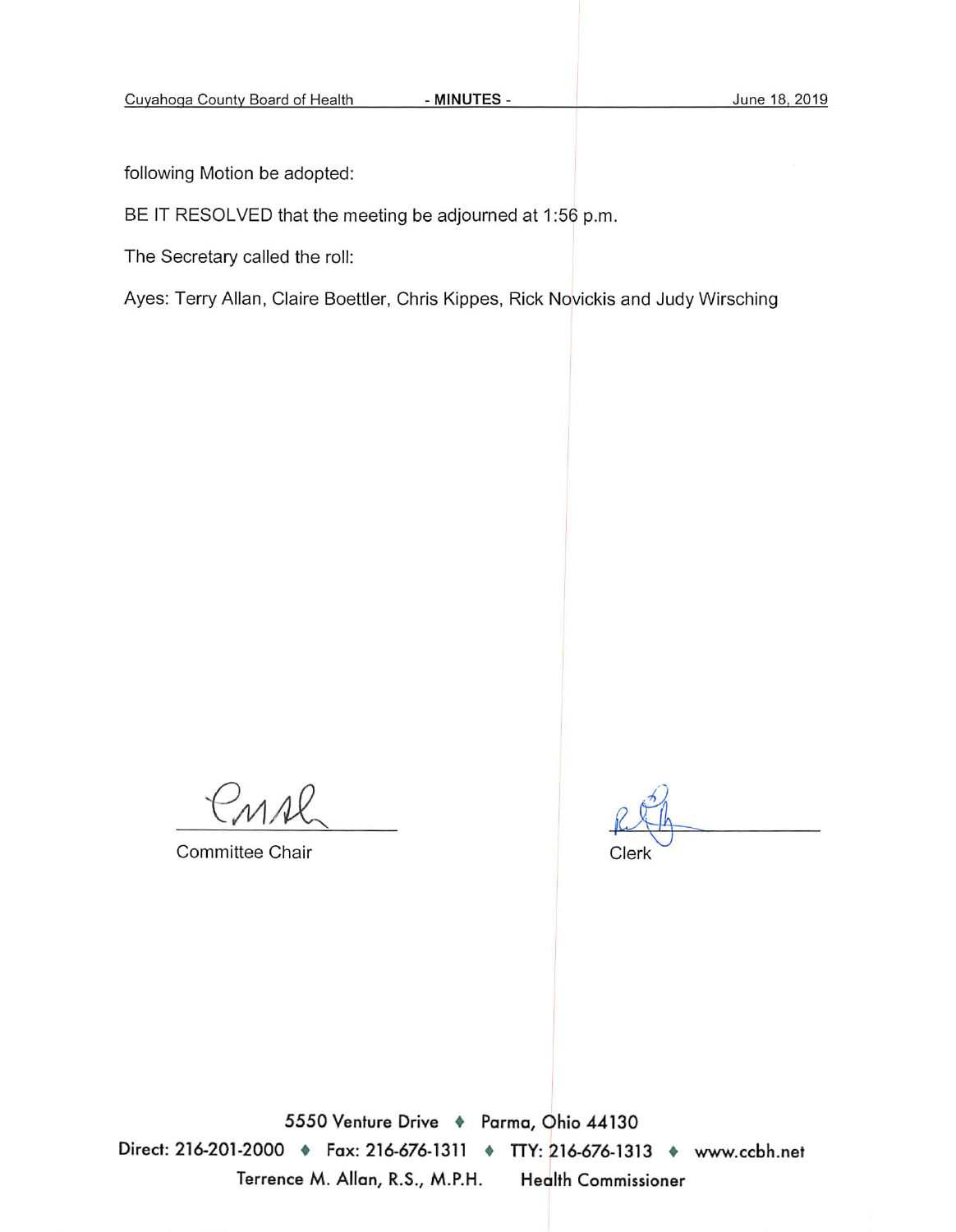# **CUYAHOGA COUNTY DISTRICT BOARD OF HEALTH**

## **QUOTE RESULTS**

#### **Project Address**

| Name:          | Sarah Hartley                           |  |  |
|----------------|-----------------------------------------|--|--|
| Address:       | 17405 S. Woodland Rd.                   |  |  |
|                | City, State, Zip: Shaker Hts., OH 44120 |  |  |
| <b>CRC No:</b> | CRC 2019-106                            |  |  |

**The following quotes were received and opened:**

| <b>NAME OF CONTRACTOR</b>      | <b>QUOTE</b> | <b>LEAD</b> | HН    | <b>MATCH</b> |
|--------------------------------|--------------|-------------|-------|--------------|
| <b>CB Mullins</b>              | \$46,105     | \$45,305    | \$800 | \$35,305     |
| GHS<br>(requested bid removal) | \$21,800     | \$21,400    | \$400 | \$11,400     |
| Paragon                        | \$46,405     | \$45,725    | \$680 | \$35,725     |

**ESTIMATE:** \$29,125.00 \$ 28,125.00 \$ 1,000.00

**Recommended award:** Mullins Construction

Opening Date 6/4/2019<br>Opening Date 6/18/2019 6/18/2019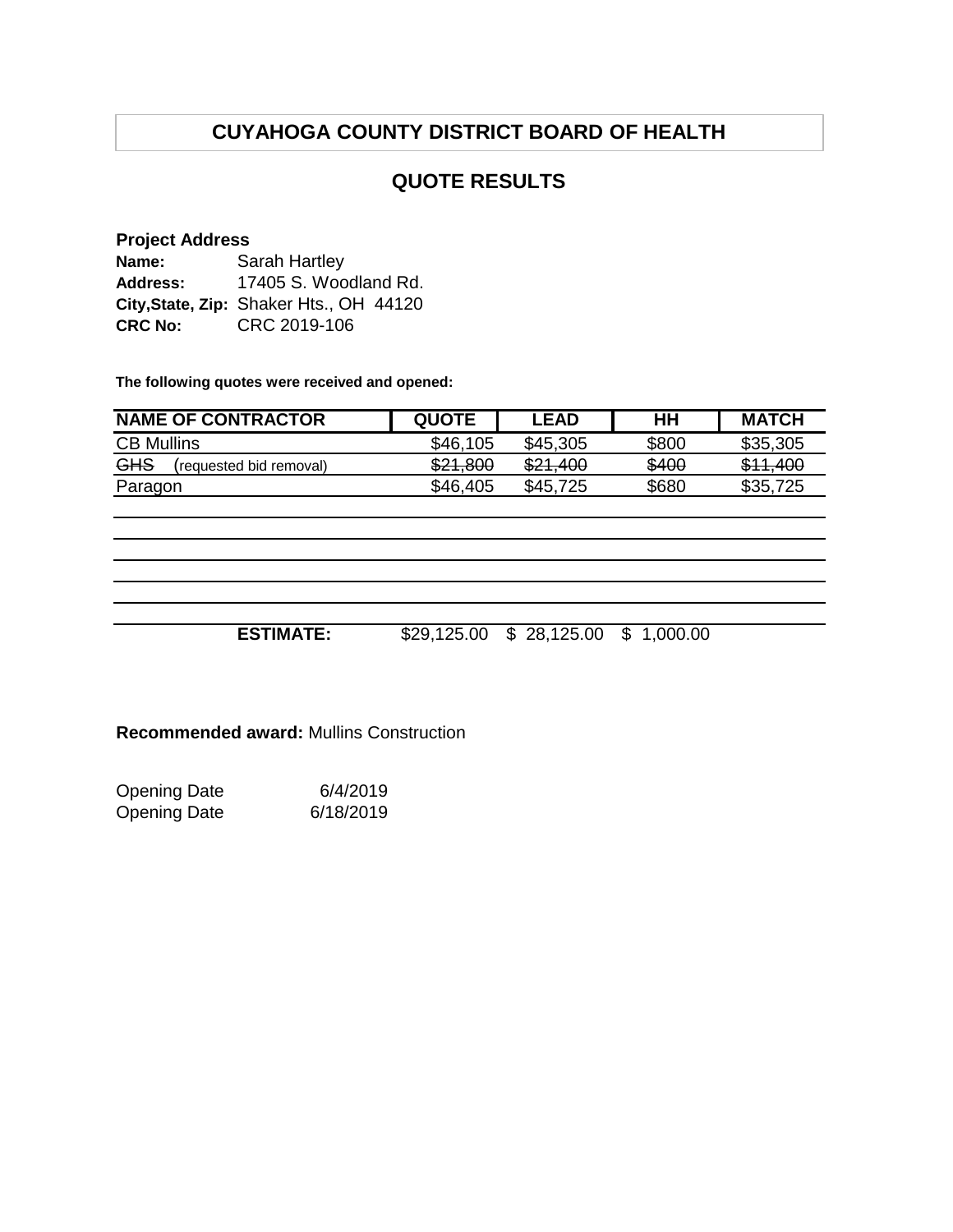# **CUYAHOGA COUNTY DISTRICT BOARD OF HEALTH**

## **QUOTE RESULTS**

#### **Project Address**

**Name: Address: City,State, Zip:** East Cleveland, OH 44112 **CRC No:** CRC 2019-110 Roxford Road Properties, LLC 1866-1868 Roxford Rd.

**The following quotes were received and opened:**

| <b>NAME OF CONTRACTOR</b>      | <b>QUOTE</b> | <b>LEAD</b> | HН      | <b>MATCH</b> |
|--------------------------------|--------------|-------------|---------|--------------|
| <b>CB Mullins Construction</b> | \$27,055     | \$21,805    | \$5,250 | \$3,805      |
| <b>Green Home Solutions</b>    | \$30,500     | \$22,600    | \$7,900 | \$4,600      |
| Paragon                        | \$27.475     | \$20,710    | \$6,765 | \$2,710      |

**ESTIMATE:** \$24,180.00 \$ 19,380.00 \$ 4,800.00

**Recommended award:** Mullins Construction